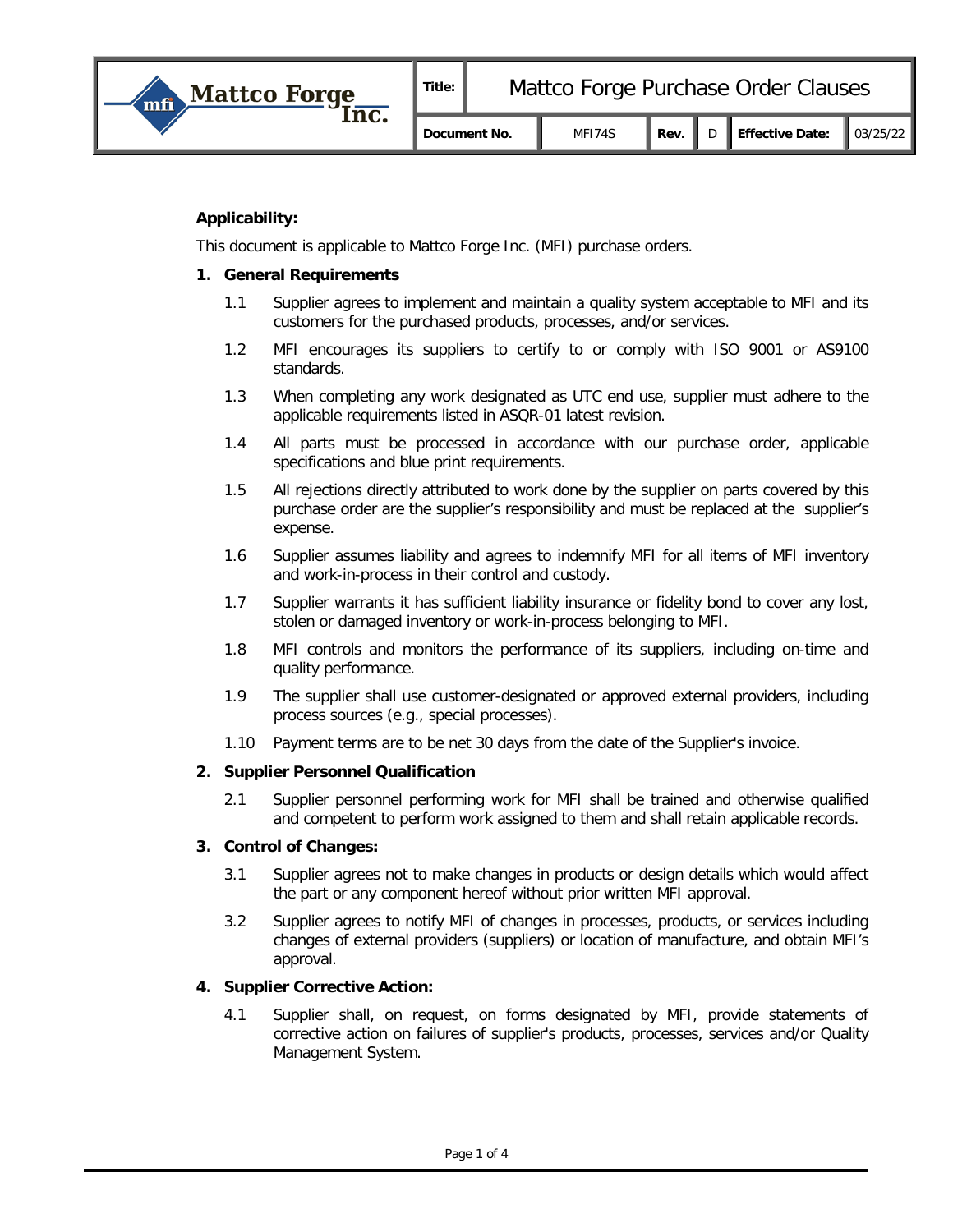| <b>Mattco Forge</b> | Title:       | Mattco Forge Purchase Order Clauses |        |      |  |                                      |  |
|---------------------|--------------|-------------------------------------|--------|------|--|--------------------------------------|--|
|                     | Document No. |                                     | MF174S | Rev. |  | Effective Date: $\parallel$ 03/25/22 |  |

## **5. Control of Suspect or Counterfeit Product:**

- 5.1 Supplier shall establish a program to eliminate the risk of introducing counterfeit parts and materials. This includes:
	- Identification, mitigation, detection, and avoidance techniques, and reporting of suspect or confirmed counterfeit parts, assemblies, and/or materials;
	- − Training for the detection and prevention of counterfeit parts.

### **6. Flow-down to External Providers/Sub-Tier Suppliers:**

6.1 The supplier shall flow down the requirements specified in MFI Purchase Order, this document, and applicable customer requirements to external providers (including sub-tier suppliers) utilized to fulfill this order.

### **7. Packaging/ FOD (Foreign Object Debris/ Damage):**

- 7.1 Unless otherwise specified by the drawing, specification or P.O, the supplier is responsible for assuring that all items are delivered without damage or deterioration and are efficiently and economically packed for the method of transportation and type of handling involved.
- 7.2 Supplier shall develop, implement and maintain a FOD prevention program to preclude introduction of foreign objects into any deliverable items.

### **8. Identification:**

8.1 All items shall be identified per the engineering drawing, specification or purchase order requirements, as applicable.

## **9. Calibration System Requirements:**

9.1 The supplier shall have a calibration system which effectively controls the accuracy of all measurement and test equipment used for acceptance of items deliverable under applicable Purchase Order.

#### **10. Certificate of Conformance:**

- 10.1 Each shipment of products and/or services shall be accompanied by a legible and reproducible copy of supplier Certificate of Conformance along with an authenticated signature by the appropriate personal.
- 10.2 Material certifications required with shipment.

#### **11. Inspection System:**

- 11.1 Supplier shall maintain an inspection system applicable and adequate for the product or service being supplied.
- 11.2 The supplier shall perform and submit a First Article Inspection (FAI) report when required by MFI purchase order or contract.

#### **12. Report of Nonconforming Product/Process/Service:**

- 12.1 The supplier shall document and notify MFI of nonconforming processes, products, or services and obtain MFI's approval for their disposition. A copy of the disposition document shall accompany each affected shipment.
- 12.2 No deviation will be considered approved without written confirmation of that fact from MFI.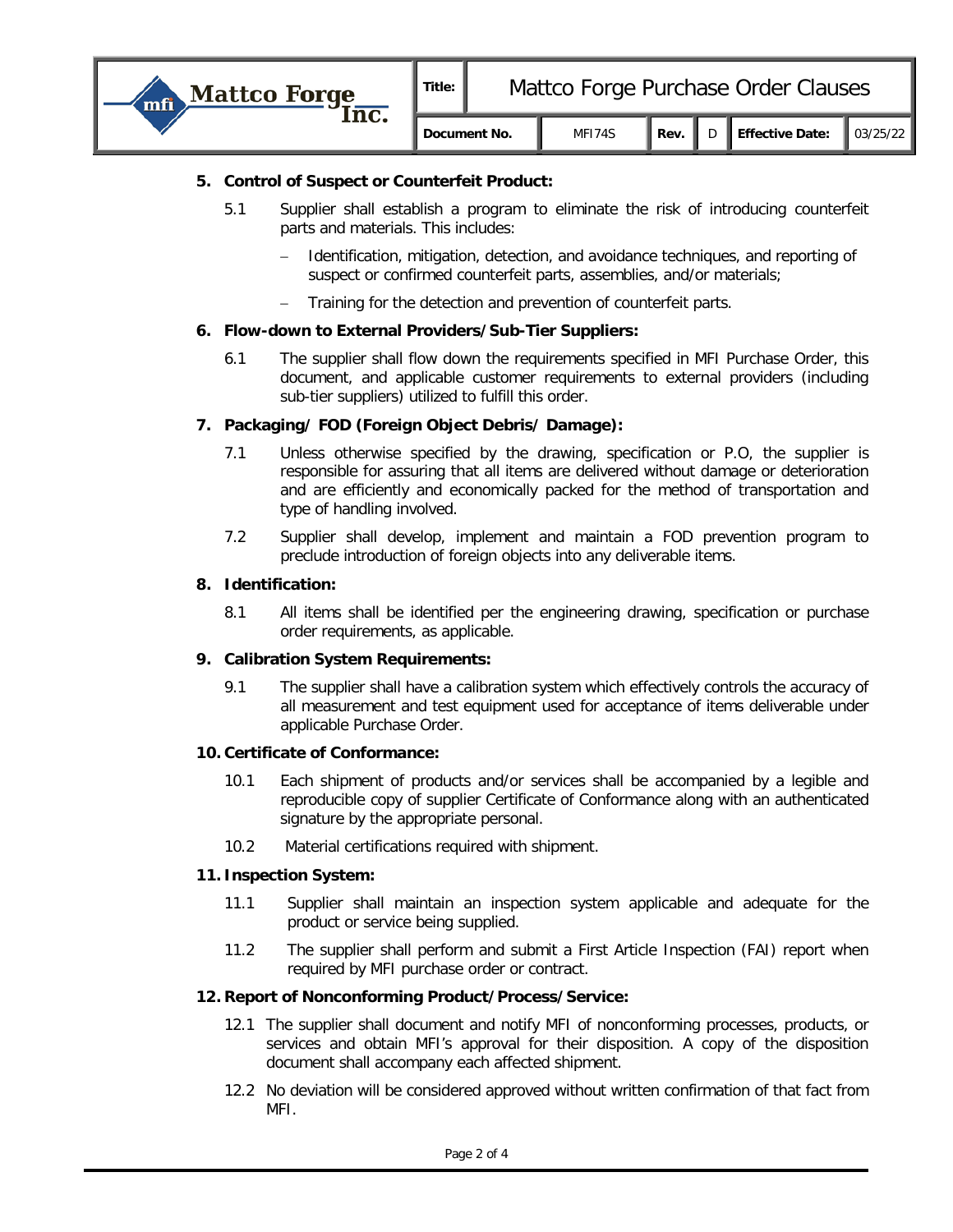

## **13. Traceability/Lot and Batch Control:**

13.1 One heat of material requested.

#### **14. Obsolescence:**

14.1 Supplier shall be aware of obsolescence issues. Supplier shall provide immediate notification to MFI buyer and impacted personnel, describing the obsolete item, reason for obsolescence, estimated date the product will no longer be available, and any proposed alternatives. Timely notification is imperative to allow sufficient time to identify alternates for the affected parts, and perform any necessary certifications, which may involve regulatory agencies.

### **15. Records Retention:**

- 15.1 Supplier shall retain in a safe place the manufacturing plan, all certifications, test reports and any records required to assure that products, processes and/or services conform to the contractual and technical requirements of the Purchase Order permanently (unless otherwise stated by Purchase Order). The records should be available when requested by MFI and/or its customers.
- 15.2 The supplier shall also ensure such records of the supplier's subcontractor(s) shall remain on file by the supplier's Subcontractor(s) or the supplier for the same retention period.
- 15.3 MFI disposition policy is as follows:
	- − Hardcopy records are shredded.
	- Electronic records are permanently deleted.

#### **16. Right of Access:**

16.1 Supplier agrees to allow the right of access by MFI, its customer and regulatory authorities to the applicable areas of all facilities and to applicable documented information (eg. documentation, records), at any level of the supply chain.

#### **17. ITAR & EAR Regulations:**

17.1 Supplier is to meet and to flow-down to their sub-tiers the requirements of ITAR (International Traffic in Arms Regulations) and EAR (Export Administration Regulations). Adequate security shall be provided to safeguard unclassified controlled technical information from compromise.

#### **18. Work Compliance to Laws and Regulations:**

18.1 All work performed for MFI shall be in full compliance with all applicable federal, state, and local government environmental, health, and safety laws and regulations.

#### **19. Employee Awareness and Training:**

- 19.1 Suppliers shall ensure that their employees are aware of:
	- − their contribution to product or service conformity;
	- their contribution to product safety;
	- the importance of ethical behavior.